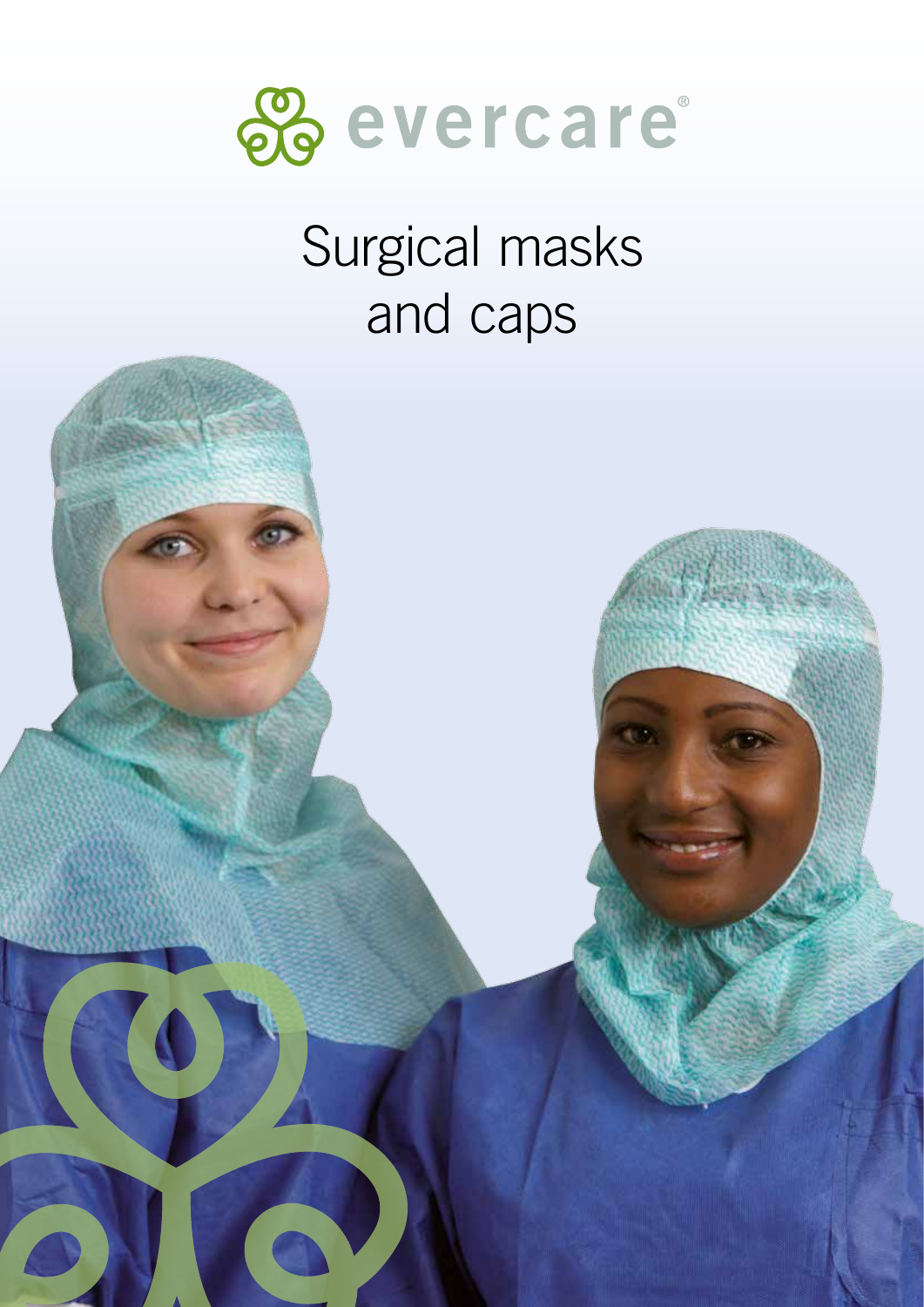# Professional protection by evercare<sup>®</sup>

Surgical masks are intended to be worn by health care professionals during surgery. They should be worn at other times to catch the bacteria shed in liquid droplets and aerosols from the wearer's mouth and nose.

European Standard EN 14683 specifies the construction and performance requirements, and test methods for surgical masks intended to limit the transmission of infective agents from staff to patients and (in certain situations vice-versa) during surgical procedures in operating theatres and other medical settings with similar requirements.

#### **Key requirements of EN14683**

#### **1. Bacterial Filtration Efficiency**

Determination of the filtration efficiency of the face mask. The higher the BFE %, the better the protection.

Classification:  $BFF = 95 % TYPF I$  $BFF = \geq 98$  % TYPF II

#### **2. Breathing Resistance**

Determination of the airflow resistance of the surgical mask. The lower the differential pressure, the higher the breathing comfort.

Classification: TYPE I & II (non splash resistant) =  $<$  29.4 Pa/cm<sup>2</sup> TYPE IR & IIR (splash resistant) =  $<$  49.0 Pa/cm<sup>2</sup>

#### **3. Splash Resistance**

Determination of the resistance of the mask of potentially contaminated fluid splashes.

Classification: TYPE I & TYPE II not applicable TYPE IR & TYPE IIR ≥120 mmHg\*

\*120 mmHg is a minimum value. It corresponds to the average systolic arterial blood pressure, and intends to protect against ruptures in small arteries causing small sprays of blood.

evercare® surgical mask assortment includes a selection of Type II and Type IIR surgical masks. evercare® surgical masks complies to the EN14683:2005 for surgical masks.

evercare® surgical masks are soft, comfortable and provide excellent fit.

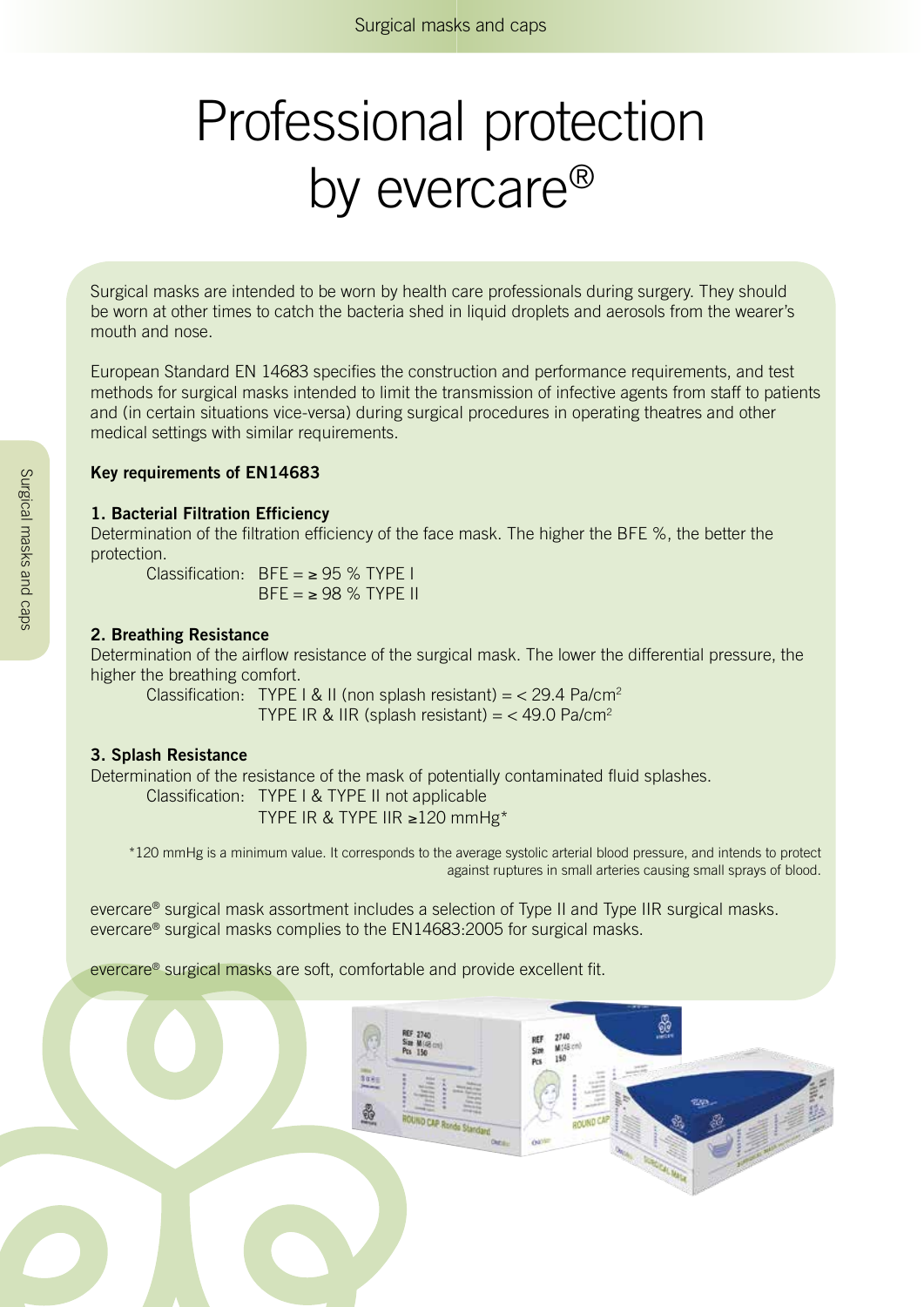Surgical masks and caps Surgical masks



#### Multiguard **REF 2850**

Type II Tie-band, blue Pack count: 50/300



# Multifix

#### **REF 2856**

Type II Ear-loop, green Pack count: 50/300



**Multiguard REF 2851**

Type II Tie-band, green Pack count: 50/300



### Multifix Guardline

**REF 2858**

Type II Ear-loop, green Pack count: 50/300



## Multiguard Antifog **REF 2865**

Type II Tie-band, antifog, green Pack count: 50/300



### Multifix Splash **REF 2875**

Type IIR Ear-loop, splash resistant, green Pack count: 50/300



## Multifix Starline **REF 2855**

Type II Ear-loop, blue Pack count: 50/300



# Duckbill

#### **REF 2852**

Type II and Type IIR Tie-band, splash-resistant, Duckbill, blue/white Pack count: 50/300

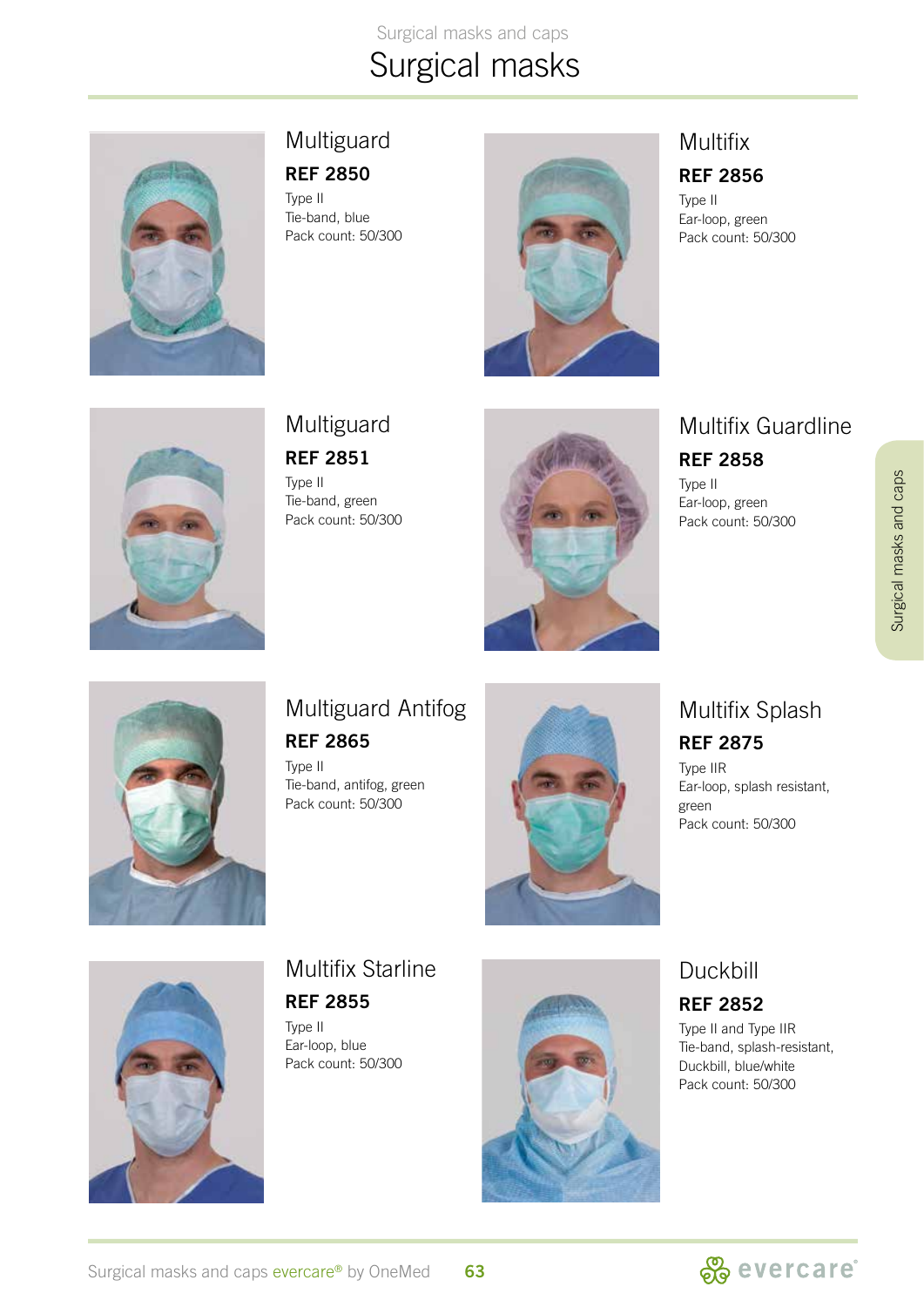# Surgical masks and caps Surgical masks & hoods



#### Surgical Mask

#### **REF 2853**

Type IIR Tie-band, extra wide, splash-resistant, anti-fog, soft, white Pack count: 50/300



#### Surgical hood Gallant, shoulder protection

Patterned viscose nonwoven

**REF 2779** Green Pack count: 6 x 50



# Surgical Mask Face shield

#### **REF 2854**

Type IIR Tie-band, visor, anti-fog, anti-reflection, soft, splash resistant, blue Pack count: 25/100



#### Surgical hood Lancelot, neck protection

Patterned viscose nonwoven

**REF 2785** Green

Pack count: 6 x 50

#### Surgical hood James, tie-on

Patterned viscose nonwoven

**REF 2773**

Green Pack count: 6 x 100

Surgical hood James, tie-on

Patterned viscose nonwoven

**REF 2774**

Blue Pack count: 6 x 100



### Surgical Mask **REF 2876**

Type IIR Ear-loop, splash resistant, soft, anti-fog, white Pack count: 50/300





## Surgical Mask, Soft, type II

#### **REF 2860**

Type II Tie-band, extra wide, soft, anti-fog, white Pack count: 50/300



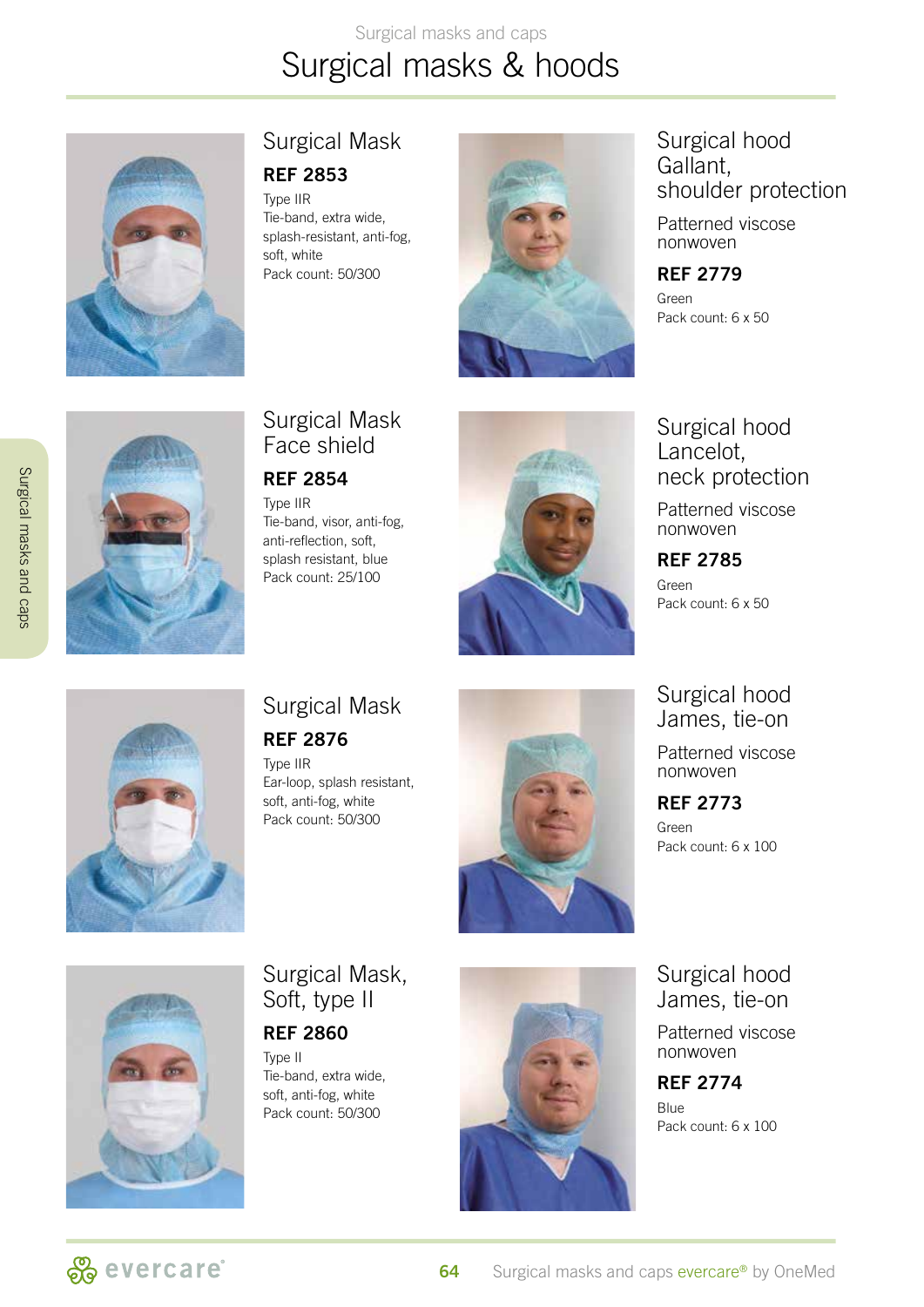# Surgical masks and caps Surgical hoods and caps



Surgical hood Valiant, shoulder protection

Patterned viscose nonwoven

#### **REF 2780**

Size: Universal Blue Pack count: 6 x 50



Size: S Blue Pack count: 6 x 50

**REF 2796**

**REF 2781** Size: XL Blue Pack count: 6 x 50

**REF 2797** Size: Universal Violet Pack count: 6 x 50



### Surgical cap **Tricolor**

Patterned viscose nonwoven, soft spunlace sweatband

**REF 2770** Green/blue/white Pack count: 6 x 50

Surgical cap Kolumbus

Patterned viscose nonwoven

**REF 2776** Green Pack count: 6 x 100



Surgical cap Lady

Patterned viscose nonwoven

**REF 2794-01** Green Pack count: 6 x 100



Surgical cap Kolumbus

Patterned viscose nonwoven

**REF 2777** Blue Pack count: 6 x 100



Surgical cap Julia, for long hair

Patterned viscose nonwoven

**REF 2784** Violet Pack count: 6 x 50



Surgical cap Kolumbus

Patterned viscose nonwoven

**REF 2778** Violet Pack count: 6 x 100

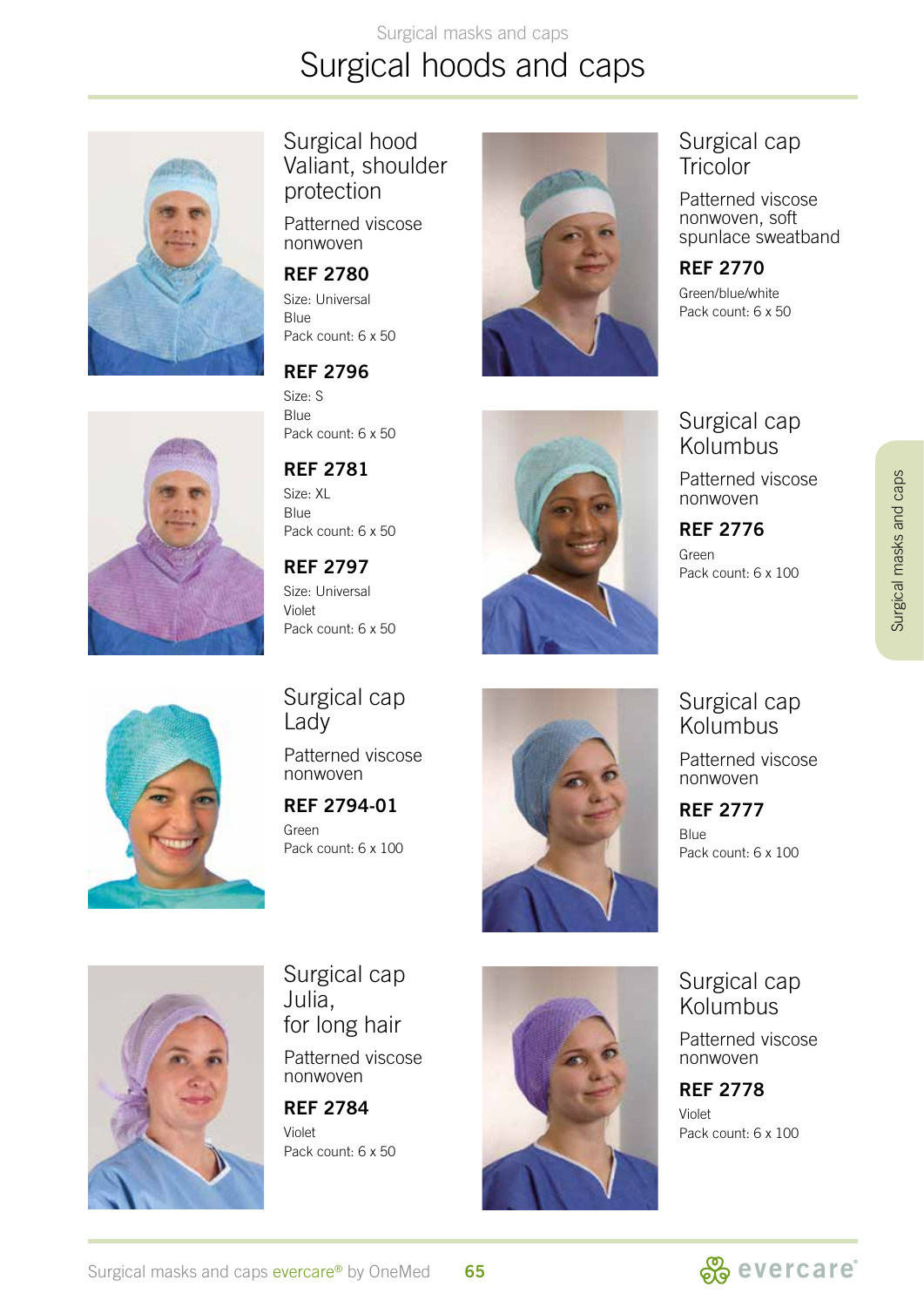Surgical masks and caps

# Surgical caps



#### Surgical cap Romeo

Patterned viscose nonwoven

**REF 2788** Green Pack count: 6 x 100



#### Round cap Rondo **Standard**

Polypropylene nonwoven Pack count: 6 x 150

**REF 2740-01** M Green

**REF 2741-01** M White

**REF 2742-01** M Blue

**REF 2743-01** M Pink

**REF 2744-01** M Multicolor (Green/Blue/Pink)

**REF 2750-01** L Green

**REF 2751-01** L White

**REF 2752-01** L Blue

**REF 2753-01** L Pink

**REF 2754-01** L Multicolor (Green/Blue/Pink)

**REF 2760-01** XL Green

**REF 2761-01** XL White

**REF 2762-01** XL Blue

**REF 2763-01** XL Pink

**REF 2764-01** XL Multicolor (Green/Blue/Pink)

Surgical cap Tristan, tie-on

Patterned viscose nonwoven

**REF 2791** Green Pack count: 6 x 100





Surgical cap Tina Patterned viscose nonwoven

**REF 2782** Green Pack count: 6 x 100





Surgical cap Tina Patterned viscose nonwoven

**REF 2783** Blue Pack count: 6 x 100



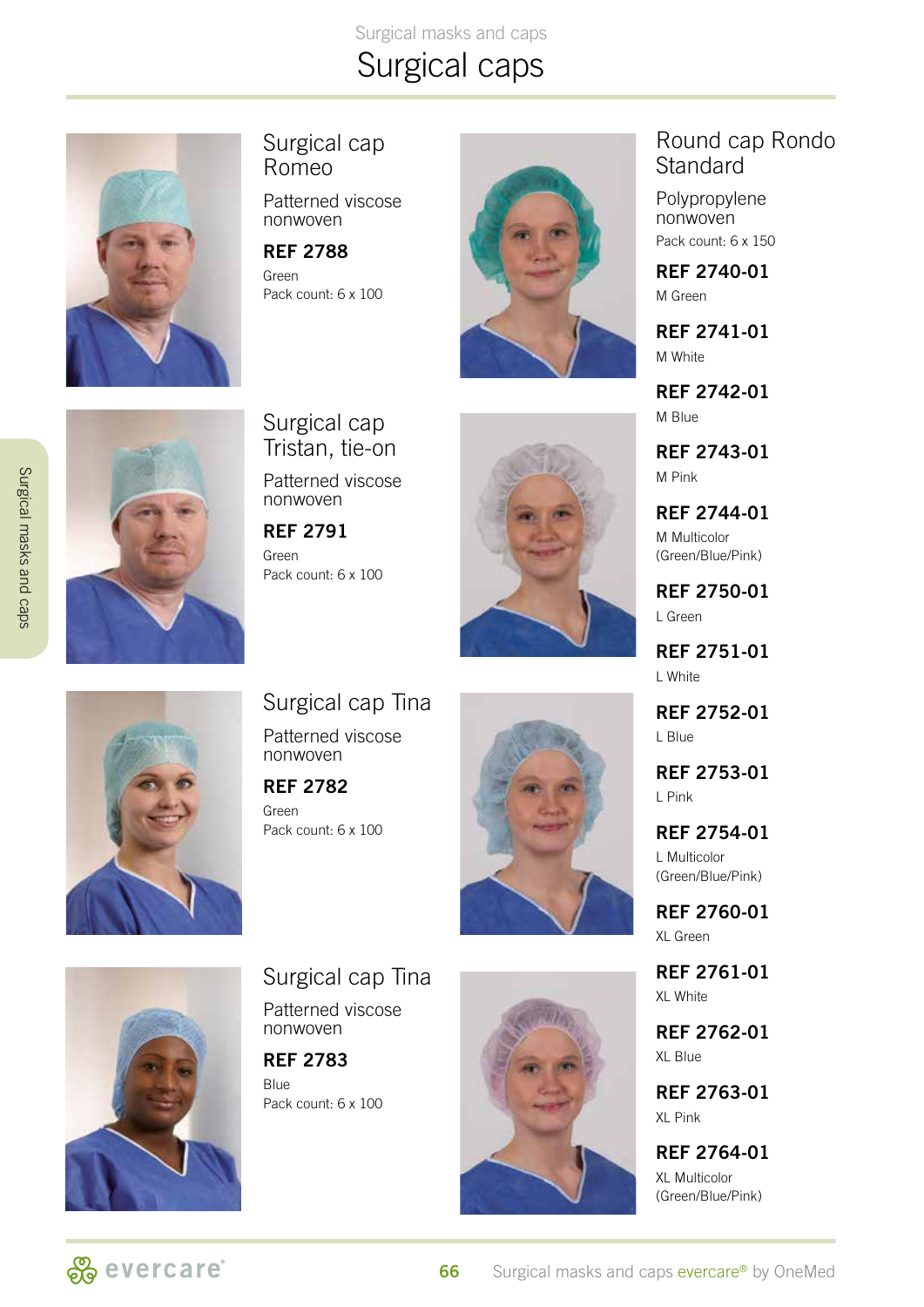#### Surgical masks and caps

# Surgical caps & Dispenser holders



Rondo Special

Polypropylene nonwoven

**REF 2765** L Blue Pack count: 6 x 150



#### Rondo Extra

Polypropylene nonwoven

**REF 2766**

L Blue Pack count: 6 x 100

## Dispenser holders for Surgical Masks and Headwear

#### Features

- Adjustable to fit dispensers in the evercare® mask and headwear assortment
- Available in 2 sizes; "small dispensers and large dispensers"
- Made of stainless steel that enable you to clean the holder easily
- Convenient in the right place in tidy appearance
- Simplicity in refilling; just change the box
- Easy to access the mask or headwear from the dispenser

#### Use

- Outside the operating room, on the wall, next to the disinfection/hand scrub area
- At the entrance to the Intensive Care Unit
- In emergency/acute care centers examination rooms
- In the microbiological laboratories the sterilization departments











Small

**REF 2800** Pack count: 1 x 28

hold the dispenser box firmly with tensioned wires.

Suits masks:

2850, 2851, 2853, 2855, 2856, 2858, 2857, 2860, 2865, 2875, 2876

#### Large

**REF 2700**

Pack count: 1 x 8

Suits masks: 2852 and 2854 Suits caps: Valiant universal and Valiant XL, Lancelot, Gallant, James, Kolumbus, Romeo, Julia, Tricolor, Tristan, Tina



Surgical masks and caps Surgical masks and caps